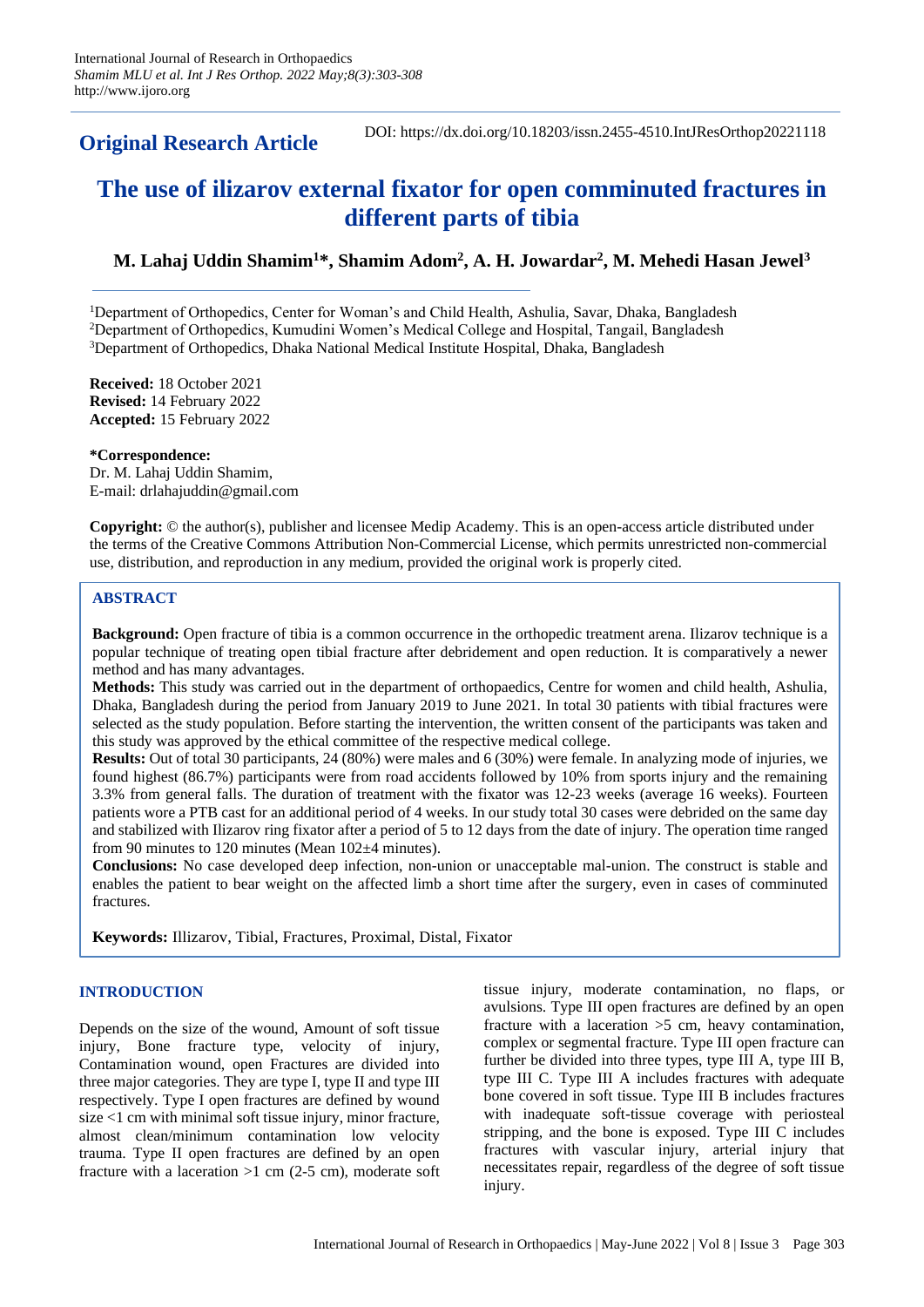Tibial fractures are one of the most frequent type of long bone fractures occurring in the body.<sup>1</sup> Open fractures are common in this bone.<sup>2</sup> Treatment of open tibial fractures has controversy among the orthopedic surgeons despite being very common.<sup>3</sup>

At present, mostly non-surgical procedures or interventional attempts are used for treatment of open tibial fractures.<sup>4</sup> Some of the non-surgical procedures include using casts or brace, and some of the interventional attempts include inserting of plate, intramedullary nailing and external fixators. Selection of any methods among these are reliant on the surgeon's decision and the financial status of the patients.

Reamed nailing for the treatment of open or closed tibial fractures is a common method among the North American doctors.<sup>4</sup> The selection of each method may differ in the developing and underdeveloped country, resulting from lack of medical instruments and low facilities.<sup>5</sup> A recent trend has been observed in the extensive use of external fixators like Ilizarov or AO external fixator in developing countries, but such methods have shown relatively high rates of infection and mal-union.<sup>6</sup> With AO external fixator, the efficacy of treatment in two studies were reported to be  $20-31\%$ .<sup>7</sup> Different methods for the treatment of open fracture shaft tibia (after debridement and open reduction) include POP cast immobilization, external fixation, open reduction and plating, locked intramedullary nailing.

According to Trafton, complications include deep infection, acute or chronic osteitis or osteomyelitis, delayed union, non-union, mal-union, loss of alignment in cast or brace, fixation problems.<sup>11</sup> Gavril A. Ilizarov, a Russian physician, devised this method of treatment of open fractures of tibia. The Ilizarov ring accepts transfixional K-wire or haft pins, which can be attached to the ring's numerous holes. It has two or more interconnected rings that make up the equipment' frame. The rings bear the additional parts of the frame essential for the dynamic bone treatment.<sup>12</sup> They are essentially elastic external fixators that allow axial micro-motion that is conducive to fracture healing and regeneration.

The circular fixator's forces act in a plane. It is a fixator with multiple levels and planes. The Ilizarov circumferential rings disseminate stresses more evenly across fracture or osteotomy sites. Therefore, three dimensional corrections become possible. Gradual mechanical techniques allow for axial distraction, compression, angular, and translational corrections. A circular fixator, on the other hand, is a stable and elastic fixator. These fixators enable immediate weight bearing and function. The holes are small since the wires are thin. Circular fixators can perform three-dimensional corrections.

The Ilizarov devices can control shear at the fracture site while also allowing for axial and bending flexibility, creating an ideal environment for bone healing. Wire stoppers increase the system's shear rigidity. Circular fixators are preferable to wire fixators for patients with osteoporosis. The purpose of this study was to assess the Ilizarov Technique in the treatment of open tibial fractures.

## *Objectives*

## *General objective*

The objective of the study was to evaluate the Ilizarov external fixator in the treatment for open comminuted fractures in different parts of tibia.

#### *Specific objectives*

The specific objectives of the study were (a) to assess the fracture patterns of tibial fractures; and (b) to assess the types and locations of tibial fractures.

## **METHODS**

This was an observational prospective study. This study was carried out in the department of orthopaedics, Centre for women and child health, Ashulia, Dhaka, Bangladesh during the period from January 2019 to June 2021. In total 30 patients with tibial fractures were selected as the study population. Before starting the intervention, the written consent of the participants was taken and this study was approved by the ethical committee of the respective medical college. SPSS software was used to analysis data.

According to the exclusion criteria patients with closed fracture, pathological fractures and type IIIC fractures were rejected h. The fractures were assessed by AP and lateral X-ray. Fractures were classified according to Gustilo's fracture classification of open fractures. Patients with compound tibial fractures were taken to the operating room for debridement as soon as possible. These fractures were managed provisionally in long leg posterior slab or long leg posterior cast with a window for dressing changes. Necessary fluids and electrolytes replacement or whole blood transfusion were given as per requirement of each patient.

Definitive treatment of fracture was done as routine case usually in a week. Patients were operated under general or spinal anaesthesia as per need. Pre-assembly of the frame was done one day prior to surgery. Distance between the rings was adjusted according to the fracture anatomy. Fracture with minimal comminution and length loss less than 1cm was usually managed with a four-ring frame, more complex fracture needed more number of rings. Wires were fixed to the rings with ring fixator bolt after tensioning up to 90-110 kg using a dynamometer.

The rings were kept 2 finger breadths from skin all around. Reduction was checked with C-arm image intensifier on the table and adjustments done according at the same setting. The pin tract wounds were dressed by povidone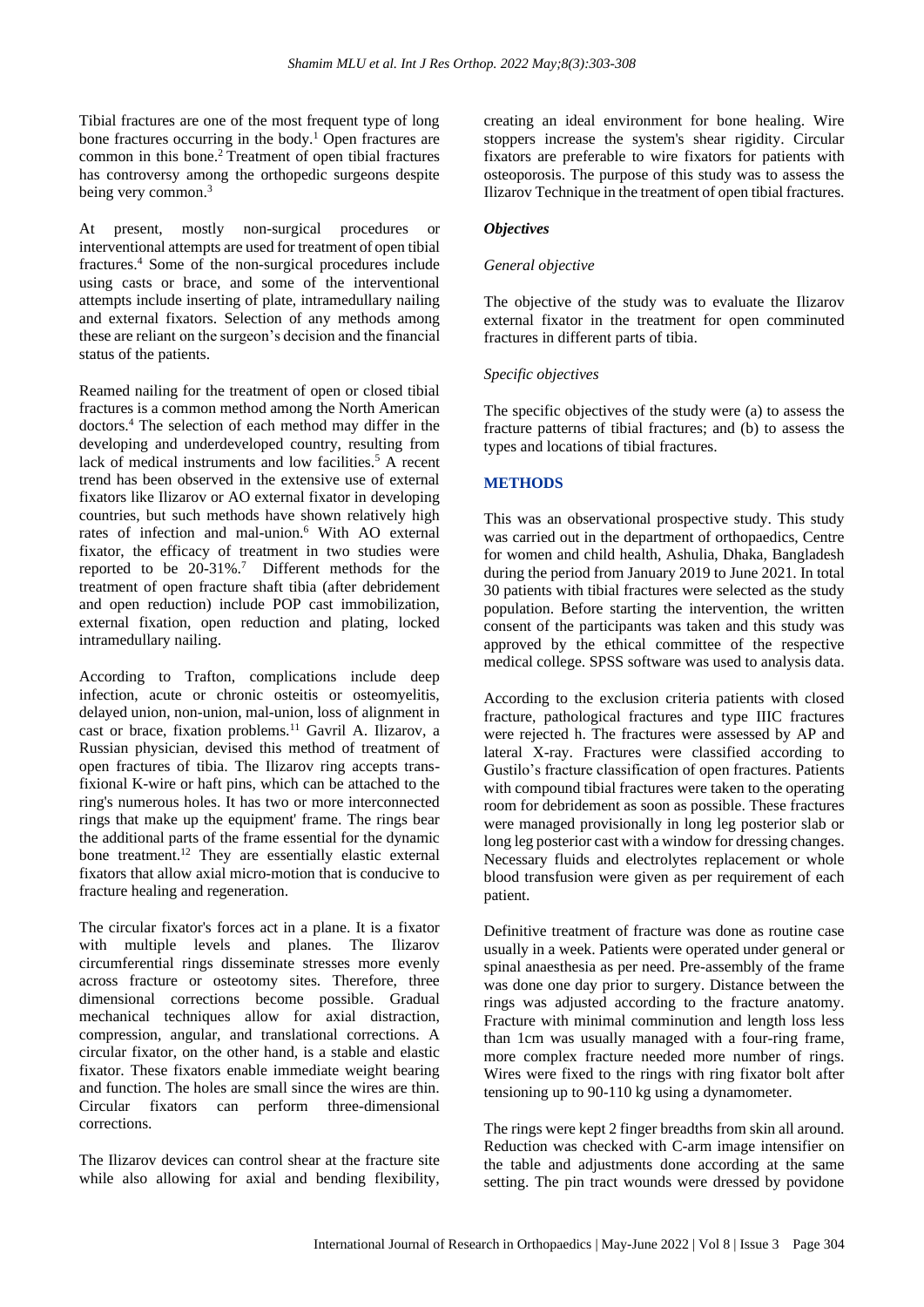iodine solution (10%) and covered with pad. Pin site was cleaned everyday with spirit or povidone iodine (10% solution). When clot and crust was present, weak solution of hydrogen peroxide  $(H_2O_2)$  was applied to remove it. When pin tract wound was inflamed or discharge was present, oral antibiotics were given. Partial weight bearing with axillary crutch was allowed as soon as the patient could tolerate the pain. The frame and wire were checked whenever the patients complained of pain, stability. Tension of the wire was checked and tensioning was done as per need.

Check X-ray was taken on first or second postoperative day and reduction was checked. Equines deformity was prevented by active and passive movement of ankle. If ankle movement was painful, foot was supported with a slipper or boot cast tied to the last ring. The patients were followed up at an interval of 2 weeks for a minimum period of 8 weeks, thereafter every month for 3 months and subsequently 3 monthly till a period of 1 year. Checkradiographs were taken on the next day and then at  $6<sup>th</sup>$ week,  $12<sup>th</sup>$  week and 36th week.

The patients were assessed clinically for the range of movement of the knee and ankle respectively, pain at the fracture site, anterior knee pain, ankle joint symptoms, infection, muscular atrophy, clinical union, difficulty in walking and performing daily routine. Frames were removed after clinico-radiological union. The fracture was regarded to be united (1) if the patient could walk without support after loosening the frame crossing the fracture site and not tender at fracture site (2) if there was no mobility at fracture site after loosening the frame and (3) radiologically, if there was enough callus across the fracture site and obliteration of the fracture line. The frame was removed at the out-patient's department or in the operation theatre once the fracture was united. If the frame was removed before the union of fracture due to superficial infection or frame intolerance patellar tendon bearing POP cast was applied. At the end of follow-up period, the results were grouped into excellent (20), good (7), fair (2) and poor (1) using modified criteria of Karlstrom and Olerud.

## **RESULTS**

In our study among total 30 participants 80% were male and 30% were female. So male dominance was observed in this study. In age distribution, we found 43.3% form 18- 30 years' age group, which was the highest number. This ratio was followed by 36.7% in the 31-40 years' age group, 10% from 41-50 years' age group, 6.7% from 51-60 years' age group and rest 3.3% from over 6o year of age group. According to the data, highest (46.7%) participants had type II open fracture followed by 36.7% with type I open fracture and remaining 16.7% with type III A open fracture.

On the other hand, among total 30 participants, highest number of patients (66.7%) had middle location fractures followed by 20% who had proximal location and rest 13.3% who had distal location fracture. Among total study population highest 56.7% patients had right side open fracture whereas 43.3% had left side open fractures. In analyzing mode of injuries, we found highest 86.7% participants had injuries from road accidents, followed by 10% from sports injury and rest only 3.3% from general falls. The duration of treatment with the fixator was 12-23 weeks (average 16 weeks). Fourteen patients wore a PTB cast for an additional period of 4 weeks. In our study total 30 cases were debrided on the same day and stabilized with Ilizarov ring fixator after a period of 5 to 12 days from the date of injury. The operation time ranged from 90 minutes to 120 minutes (mean 102+4 minutes).

The Ilizarov external fixator was withdrawn when there was clinico-radiological union. The duration of treatment with the fixator ranged from 12 to 22 weeks (Mean  $16\pm3$ weeks). The time to union varied from 21 to 28 weeks (average 24.5 weeks). The average time of union was 21 weeks for type I open fractures, 22.5 weeks for type II open fractures and 27 weeks for type IIIA open fractures. The complications of compound fracture of tibia with Ilizarov ring fixator were broadly divided into intra-operative, post-operative and delayed complications. There was no intraoperative complication.

As for the postoperative complications, local pain with motion and local oedema were seen in 4 cases (13.3%) and painful tenting of skin in 6 cases (20%). Delayed complications included pin tract infection in 7 (23.3%) patients, loss of 80 ankle dorsiflexion in 3 (10%) cases, shortening of 1 cm was seen in 2 case (6.7%), 2 cases (6.7%) of united in 70 recurvatum as calculated radiologically, 1 case (3.3%) of muscle wasting of the leg from 0.4 to 1.5 cm. No case developed deep infection, nonunion or unacceptable malunion. Only one patient got 2 weeks more treatment than all the others patients.



**Figure 1: Gender distribution of participants, N=30.**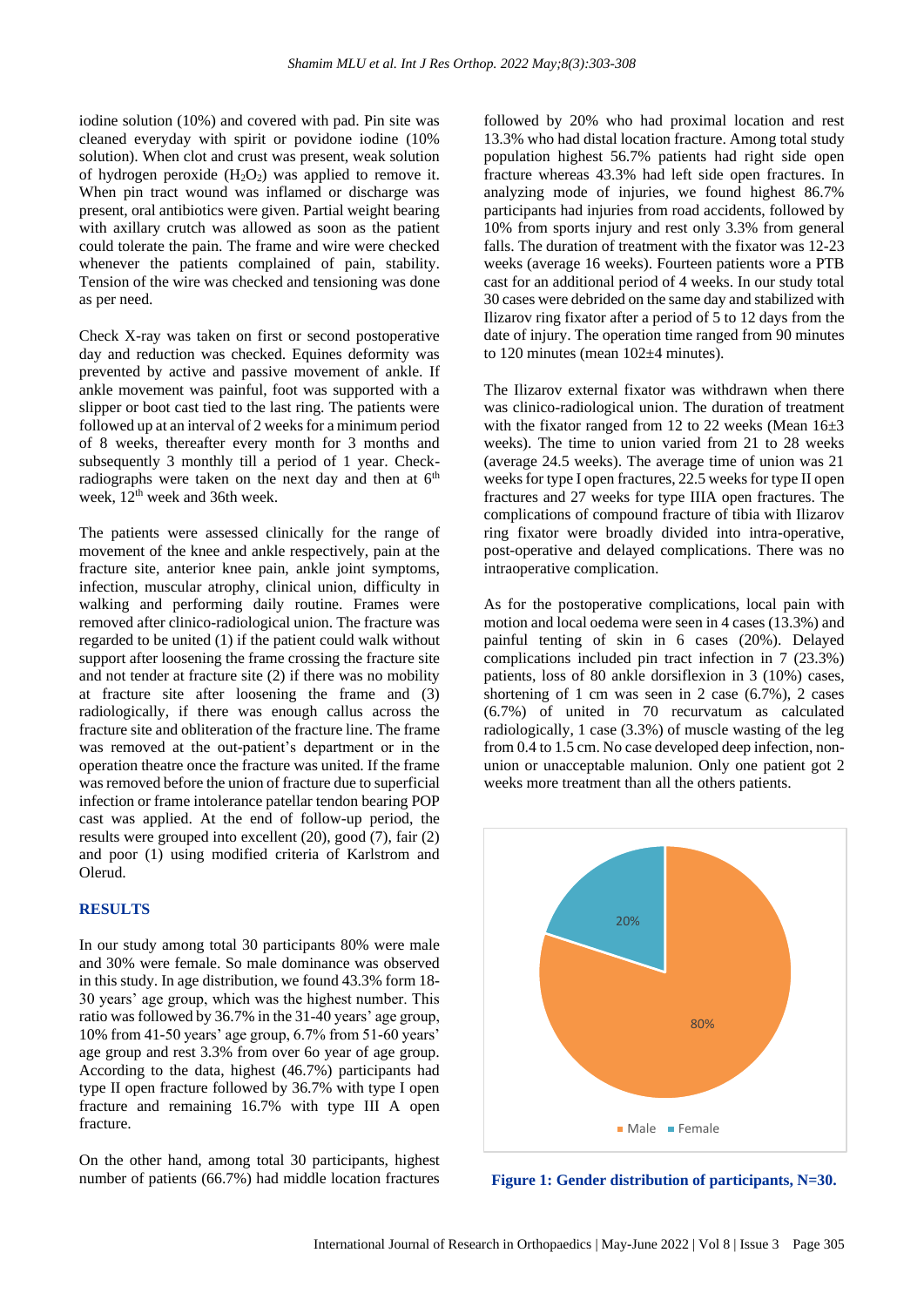



**Figure 2: Age distribution of participants, N=30.**

**Figure 3: Distribution of types of open fractures, N=30.**







**Figure 5: Distribution of sides of open fractures, N=30.**



**Figure 6: (A) Post-operative X-ray, (B) pre-operative X-ray, (C & D) post-operative pictures; and (E) preoperative X-ray.**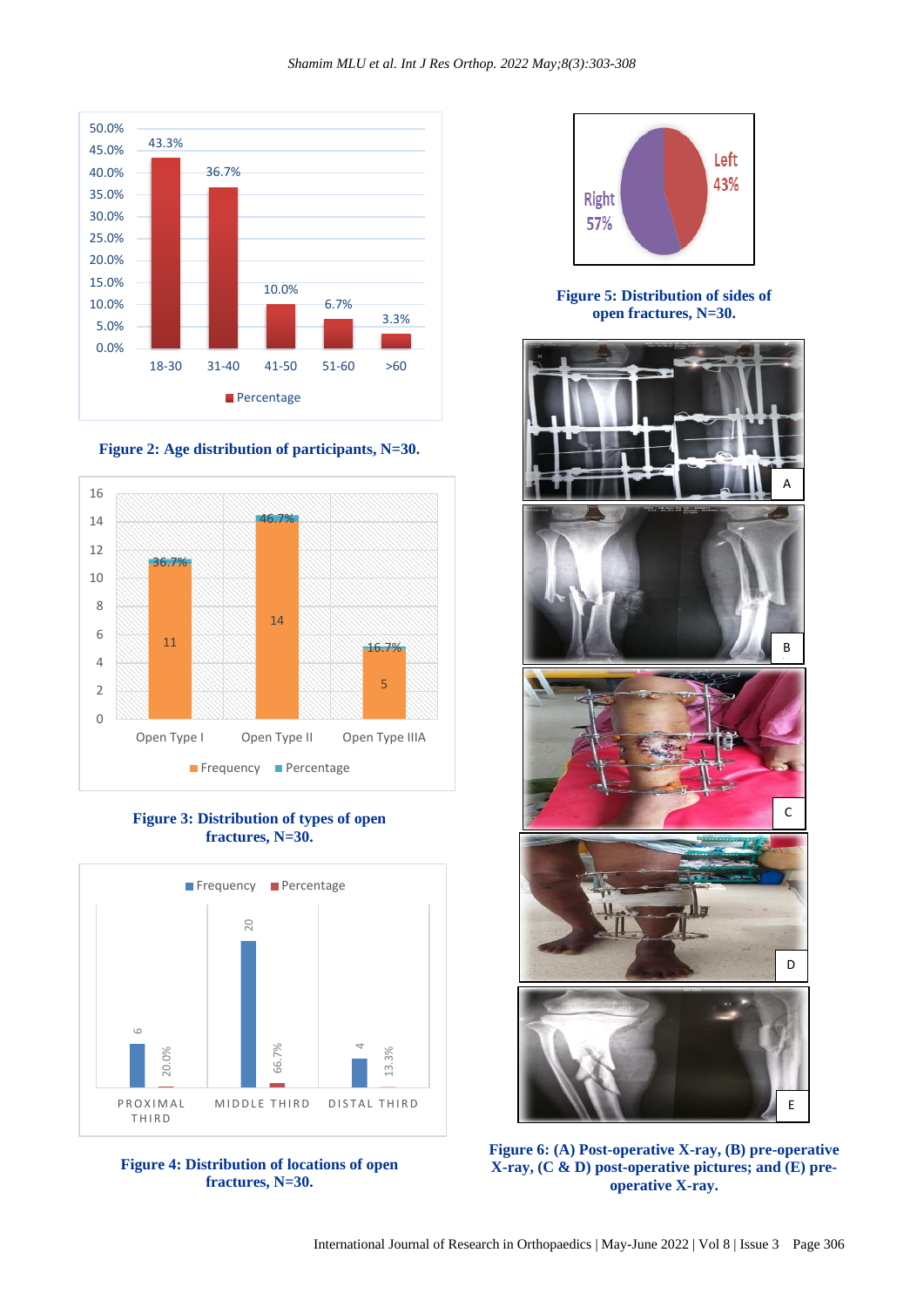| <b>Mode of injury</b>    | Frequency | <b>Percentage</b> $(\% )$ |
|--------------------------|-----------|---------------------------|
| Road traffic<br>accident | 26        | 86.7                      |
| <b>Sports injury</b>     |           | 10                        |
| <b>Falls</b>             |           | 3.3                       |
| <b>Total</b>             |           |                           |

## **Table 1: Distribution of 'mode of injuries' of open fractures, N=30.**

## **DISCUSSION**

There are many methods for stabilizing open tibial fractures. The problems are attributable mainly to the injury of skin, soft tissues and severity of the bone damage. In this study, the age of the patients ranged from 18 years to >65 years with mean age of 31±3 years. In our study, there were 24 (80%) males and 6 (20%) females. The sex incidence was similar to that of Tucker, Shtarker et al also reported male preponderance over female in their study.13,14 In our study we found 66.7% had fractures in the middle third, 20% in the proximal third and 13.3% in the lower third. This finding was similar to that of Shtarker et al who reported 81.3% middle third, 15.7% proximal third and  $3.1\%$  lower third.<sup>14</sup> In this study out of 30 participants, there were 11 (36.7%) open type I, 46.7% open type II and 16.7% open type III A which was comparable with that of Shtarker et al.<sup>14</sup>

The period between admission and Ilizarov ring fixation varied from 2 to 12 days with the average of 7 days in generally. It is generally agreed that Ilizarov ring should be applied as soon as the general physical condition allowed. However, in this study Ilizarov ring fixation had to be delayed from 2 to 12 days from the date of injury because of insufficient operating days and facilities for emergency Ilizarov ring fixation. Th e average operating time varied from 90 minutes to 120 minutes. The finding was slightly lesser than that of Tucker who reported that the operating time varied from 120 minutes to 210 minutes, though later it was reduced from 1 to 1.5 hours.<sup>13</sup> The partial weight bearing on crutches was started on the very next day or on the 3rd day and full weight bearing after 2 to 3 weeks. This is comparable to that of Dagher and Ronkoz who reported that partial weight bearing had begun within 1<sup>st</sup> week of operation and full weight bearing after 2 to 3 weeks.<sup>9</sup> When using a uniplanar external fixator, Court-Brown et al postponed weight bearing until the fixator was removed.<sup>10</sup>

In our study, the patients were discharged from the hospital on an average on the  $5<sup>th</sup>$  post-operative day. The average duration of hospital stay in this intervention was 12 days. Split thickness skin grafting was done in 5 cases in those who failed to heal spontaneously. In this study, the Ilizarov external fixator was removed after an average of 17 weeks (ranging from 12 to 22 weeks) which is in line with that of Shtarker et al who removed the fixators on an average of 16 weeks (ranging from 11-21 weeks).<sup>14</sup> In our series, the average time of clinic-radiological union was 24.5

weeks (ranging from 21 to 28 weeks). The average time of union was 21 weeks for type I open fractures, 25.5 weeks for type II open fractures and 25 weeks for type IIIA open fractures. Tucker reported the range of time to union as 12 to 47 weeks, with an average of 24.5 weeks.<sup>13</sup> Shtarker et al reported that the time to union was 21.5 weeks (ranging from  $17.5$  to  $25.5$  weeks).<sup>14</sup> Keating reported that the average time to union in reamed and unreamed locking intramedullary nailing in a series was 28 and 21 weeks for type I open fractures, respectively; 28 and 27 weeks for type II open fractures; 34 and 31 weeks for type IIIA open fractures.<sup>15</sup> Weight bearing, to some degree, stimulates bone healing.

Hulth reported that the current concept of fracture healing was based on two variables namely blood supply and stability.<sup>16</sup> In the present study, there were 8 cases (26.67%) of pin tract infection, manifested by pain, erythema and small purulent discharge around the pin sites which was controlled by oral antibiotic within 10 days. There was no case of deep infection in this study. Tuker reported approximately 10% of pin tract infection.<sup>13</sup> Holbrook et al evaluated 28 open tibial fractures treated with external fixation and found a 14% rate of deep infection.<sup>17</sup> Keating et al reported a rate of 3.3% in his series of open tibial fractures treated with locking intramedullary nailing.<sup>15</sup> The aim of this study was to evaluate the Ilizarov technique in the treatment of open comminuted fractures of tibia. We found some positive features of Ilizarov in treating open comminuted fractures through this study.

#### *Limitations*

It was a single centered study with a small sized sample. So, the findings of this study may not reflect the exact scenario of the whole country.

#### **CONCLUSION**

Treat the cases of open comminuted fracture is a difficult task for the physicians. In our study we found some good features of using Ilizarov induced method in the treatment of open comminuted fractures.

## *Recommendations*

This is to recommend for conducting more studies in several places in similar arena of the treatment procedure.

*Funding: No funding sources Conflict of interest: None declared Ethical approval: The study was approved by the institutional ethics committee*

## **REFERENCES**

1. Cannada LK, Anglen JO, Archdeacon MT, Herscovici D, Ostrum RF. Avoiding complications in the care of